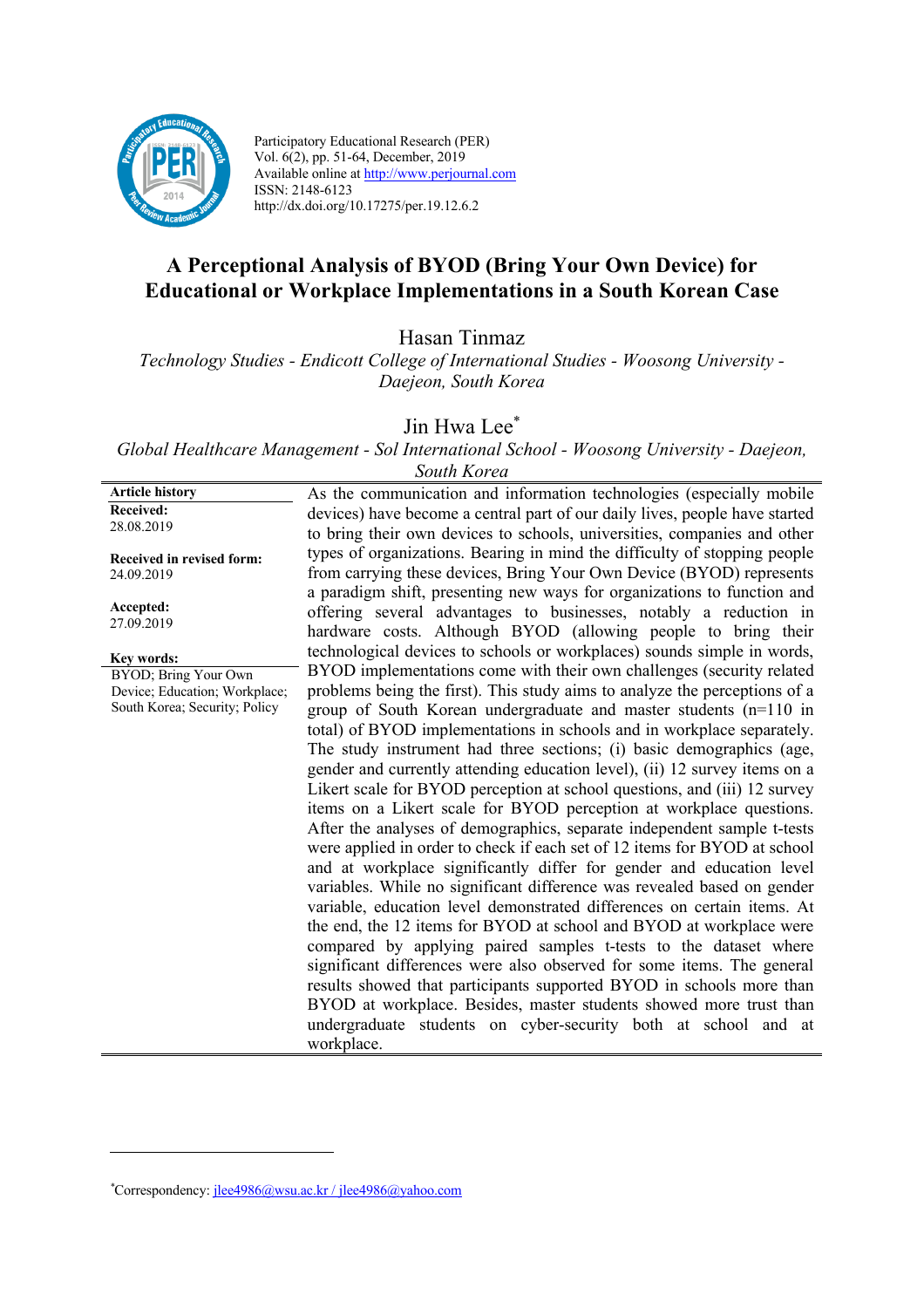#### **Introduction**

Last two decades have witnessed the integration of different communication and information technologies into people's daily lives. Computers or mobile technologies are not perceived as luxuries anymore. When people decide to go out, they check their mobile phones, even before their wallets. Thus, it is becoming more difficult to convince people not to bring their own technological devices to schools or workplace. The continuing mobile technology revolution will promote that the situation has turned out to be even stronger than before (Garba, Armarego & Murray, 2015). Therefore, it is indispensably vital to discover innovative ways to overcome that challenge. That is where BYOD approach will enlighten many organizations.

In a workplace context, BYOD can be described "... as an environment that allows employees to use their own personal device to have access to an organization's resources to perform their work" (Putri & Hovav, 2015, p. 1). Furthermore, BYOD in an instructional context could be described as "allowing pupils/students to bring their own devices, especially tablets and other suitable personal devices, into classrooms to support improving student learning outcomes" (Bring your own Device (BYOD) for Learning, 2017, p. 1). BYOD approach is actually a paradigm change in how organizations function within their structure (Ubene, Agim, & Umo-Odiong, 2018).

When the definitions are considered, BYOD implementations look very simple. On the other hand, many BYOD supporting organizations (such as Bring your own Device (BYOD) for Learning (2017) from Ireland or BSI Group (2015) from USA) strongly underline that BYOD also comes with its own unique challenges affecting how the organization functions. BSI Group specifically remarks that BYOD brings difficulties to IT staff of the organization: they need to re-think about the sustainability of security, updating, and many other technology related processes. Additionally, by considering the security and privacy related challenges of BYOD approach, the administrative bodies of any organization must develop policies for the effective integration of BYOD.

'Bring your own Device (BYOD) for Learning' (2017) lists the possible contribution of BYOD for learners as: providing more learner-centered context; offering more chances for active learning experiences; giving more responsibilities to the learners about their learning processes; increasing levels of participation through the familiarity of the devices; users having a stronger sense of taking care of the devices; and suggesting a framework to finalize class assignments or homework out of the class time. Moreover, students' informal learning processes could be transferred to formal learning (and vice versa) with the help of BYOD implementations.

The BYOD approach has been incorporated not only into educational institutions, but also into business. Many corporations have realized the financial (such as reduction in hardware expenditures) and personal advantages (increase in productivity and efficiency) of BYOD for their organizations. Although these corporations have also been well aware about the possible risks of BYOD policy in their organizations, online security related issues have still been underestimated (Downer & Bhattacharya, 2015; Putri & Hovav, 2014).

Downer and Bhattacharya (2015) list BYOD security challenges in the workplace under four major categories; (i) deployment related challenges (infusion of BYOD approach into the organization schema including to what extent BYOD should be integrated), (ii) technical issues (control of access rights including security measures, controlling network connections

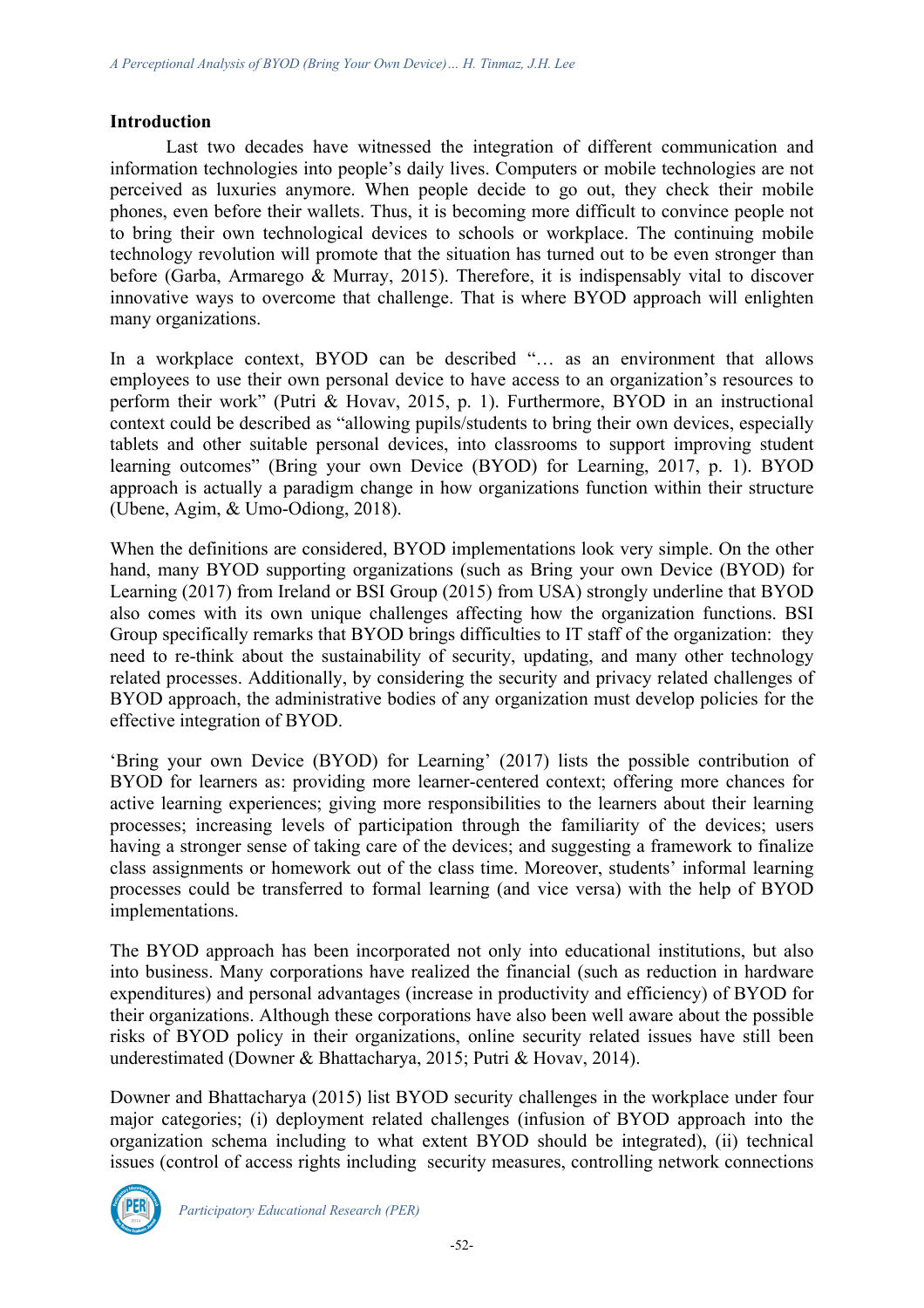and data circulation, and security of cloud based storage), (iii) policy and regulation related problems (governmental and legal arrangements and ethical matters), and (iv) human resource related challenges (training provided to employees and their reactions toward BYOD policies).

BYOD-implementing educational institutions must also be ready for challenges. The major concerns for schools include device and/or network resource compatibility, possible security problems, and ethical issues. BYOD offers a solution to schools whose budgets do not allow extensive alterations to their IT infrastructure (Ubene, Agim, & Umo-Odiong, 2018). Beyond these important issues, if there is a digital divide among learners (i.e. inequalities toward accessing and using technological devices), it would be unrealistic to imagine that BYOD would bring success to that context (Bring your own Device (BYOD) for Learning, 2017). Therefore, many scholars and organizations (Bring your own Device (BYOD) for Learning, 2017; Cheng, 2016; Downer & Bhattacharya, 2015; Garba, Armarego & Murray, 2015; Harris, Patten & Regan, 2013; McLean, 2016; Putri & Hovav, 2015) highlighted that BYOD implementations into different contexts still require further study to be successfully deployed.

South Korea is a well-known country of production, integration and utilization of different information and communication technologies (especially mobile devices), therefore it is not surprising that the country has been paying relatively more attention to BYOD approach in the schools or workplaces. However, possession of these technologies does not necessarily mean that public is ready to bring their devices to these contexts. Therefore, this study aims to unfold readiness levels of a group of South Korean students for the integration of BYOD in their schools and in their prospective workplaces.

# **Literature Review**

There has been an ongoing effort to implement information and communication technology (ICT) in education. The use of computer and mobile devices brought significant changes to traditional classrooms as it enabled to facilitate online learning. In accordance with these changes, educational researchers have studied the impact of ICT on teaching and learning. For example, it was reported that mobile phones and mobile tablet technologies can support collaborative learning in both conventional and online learning environments (Falloon, 2015). Additionally, ICT also has a potential to develop self-determined learning and thusly a learner-centered environment (Blaschke, 2018).

So as to be able to maximize the potential benefits that ICT carry, it has become vital for learners to have one-to-one access to ICT devices. However, it often puts financial pressure on educational institutions to purchase and maintain necessary devices for all students (Cardoza & Tunks, 2014) in that sense. To address and overcome this challenge, Bring Your Own Device (BYOD) approach has been implemented in classes where students bring their own technological devices to supplement their own learning (McLean, 2016).

The BYOD approach has a number of benefits for both educational institutions and students. It can relieve schools lifting the cost pressure and responsibility for maintaining computers or tablets (Cardoza & Tunks, 2014). Depending on the school policy, there might be a partial responsibility such as software installation yet schools are not fully responsible for purchasing necessary devices.

Another benefit of BYOD includes a high level of student engagement through creating



*Participatory Educational Research (PER)*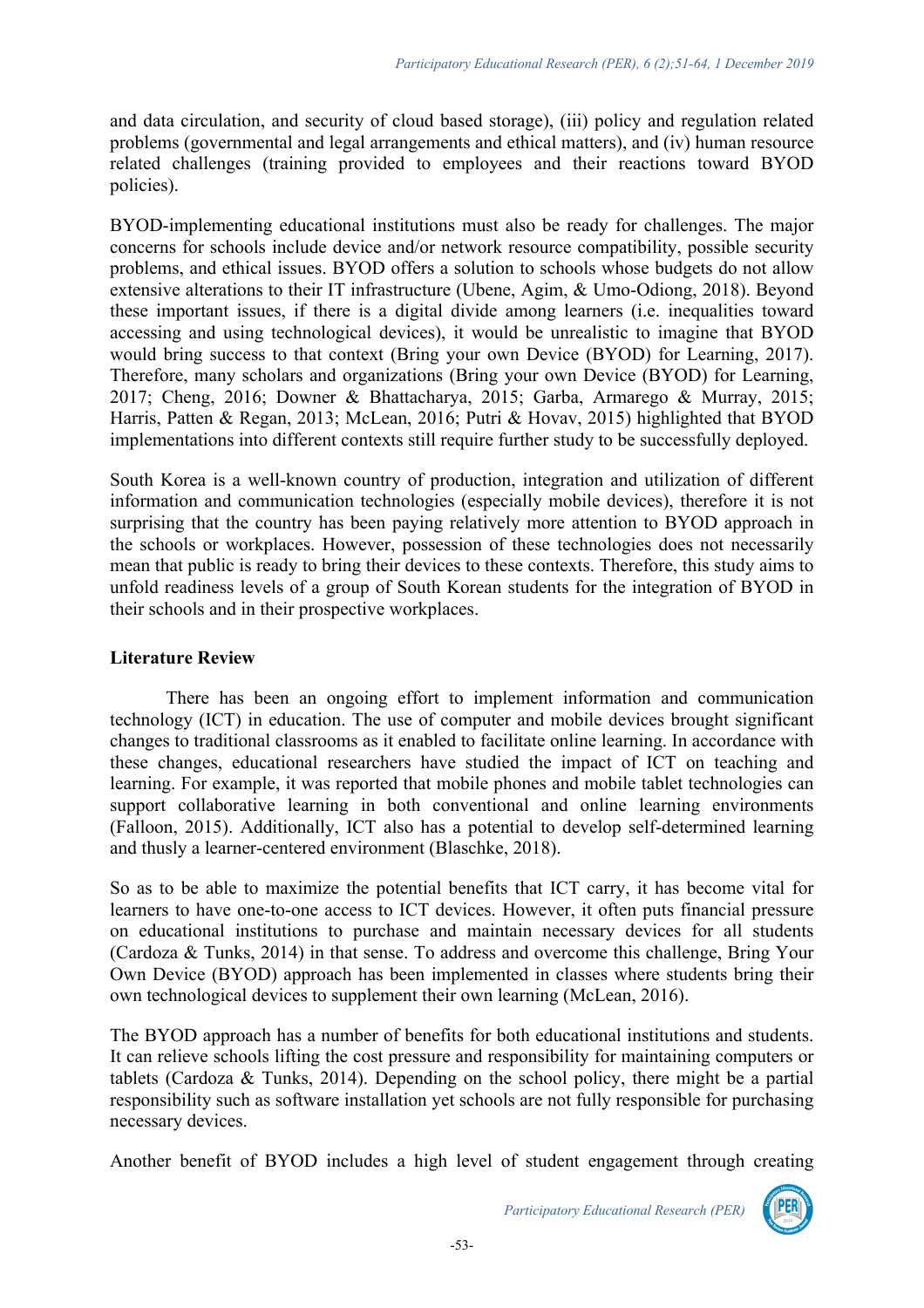interactive and student-centered learning environment. A study conducted by Song (2014) suggested that BYOD helps students advance their content knowledge and develop positive attitude towards learning. This study involved grade six primary school students in Hong Kong and they were asked to use their own mobile devices to explore the anatomy of fish. It was witnessed that students exhibited a sense of ownership and control over their own learning which was lacking in previous studies where learning devices were provided by school.

BYOD can also help keep up with rapid changes in technological trends. As the learners will continuously update or upgrade their own devices, educational tools can catch up with technological advances. This implies that learners are equipped with most up-to-date skills and knowledge through BYOD. In fact, studies have reported that BYOD could contribute to the development of in-demand twenty-first century skills such as digital literacy and fluency, critical thinking, problem solving and collaboration (Clifford, 2012; Hopkins, Sylvester, & Tate, 2013; Rackley & Viruru, 2014).

BYOD can also be utilized for professional development of education providers. A study conducted by Kong and Song (2015) combined BYOD and a flipped classroom model to train twenty-six in-service teachers at a higher education institute in Hong Kong. Participants were allowed to use their own devices to access learning resources and facilitate discussions in class. Devices were used to access the Edmodo (online learning platform for teachers and students) application, read online articles, and then participate in peer discussions outside class. The results of this study showed that a hybrid approach incorporating BYOD within a flipped classroom could advance professional knowledge and induce reflective inquiry for professional development.

BYOD is also gaining popularity in workplaces. As the use of personal devices allows employees to gain access to their work materials anytime and anywhere, the amount of work related activity will naturally increase. In fact, Beckett (2014) reported that companies observed a boost in work activity during holiday leave as employees could not resist the compulsion of checking easily accessible emails and the flow of information. In response to this trend, global companies such as Google and Apple have been working on software development which can facilitate the division of work-related and personal data on their devices (Beckett, 2014).

Although BYOD can certainly bring many benefits to both educational institutions and workplaces, studies also reported several concerns with its implementation. Since learners are familiar with their own devices, there are many factors that can potentially distract them from learning. These include entertainment or social networking applications, pop-up alerts and also digital games.

Students can also be distracted from learning due to the small screen size, short battery life, limited processing power and memory capacities of their devices (Cheng, 2016). That is to say the varying performance of students' devices can influence the learning process itself as well as user acceptance of BYOD. This might potentially create issues of digital disparity between economically affluent and disadvantaged students (Taneja, Fiore, & Fischer, 2015).

Another concern with BYOD is security. Security of information is the topmost priority of any organization's management (Ubene, Agim, & Umo-Odiong, 2018). Education institutes or companies usually implement system configuration based on the need to monitor data

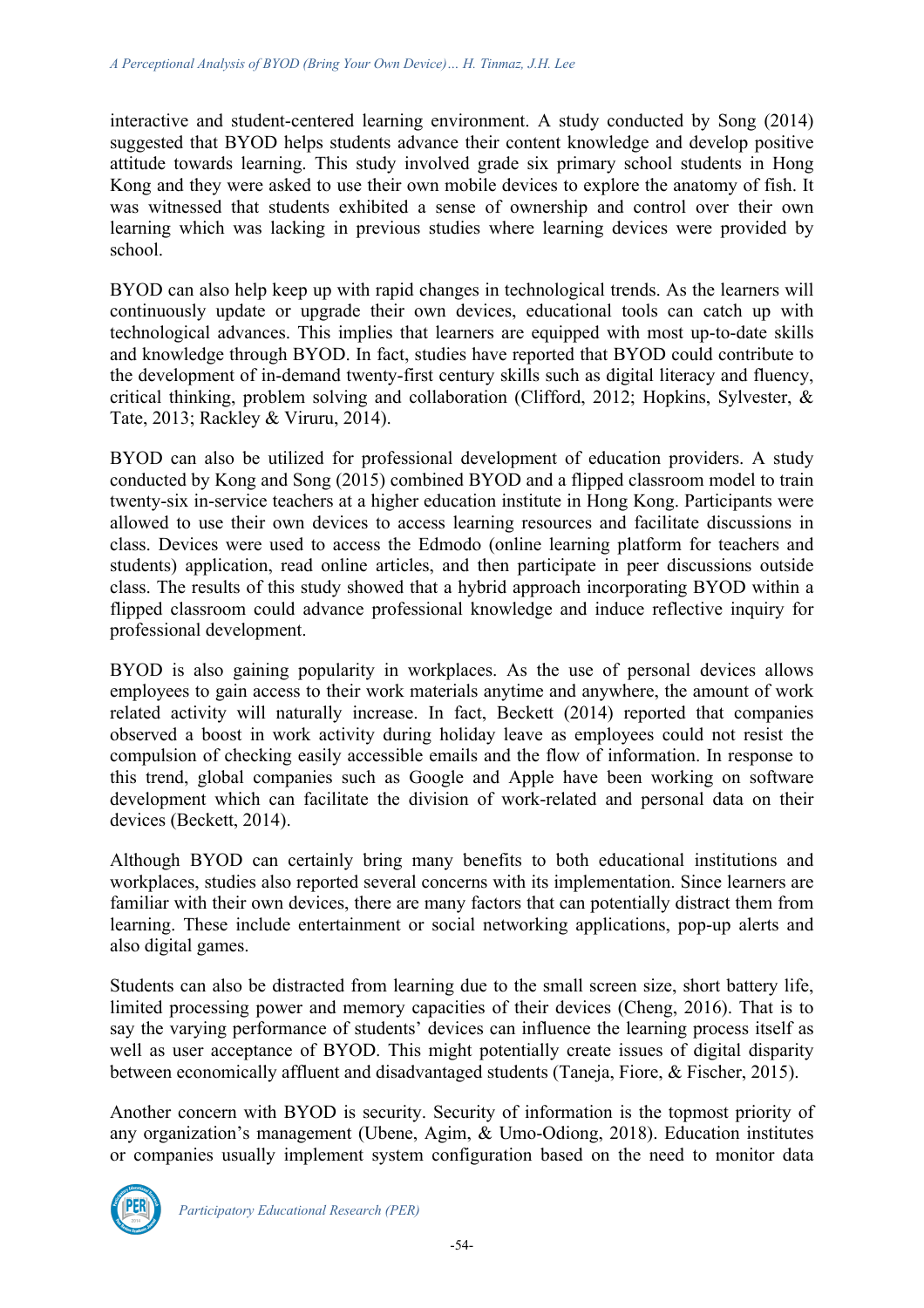usage and detect misuse or hacking attempts. However, it is difficult to force BYOD users to implement security policies on their personal devices and thus security risks will increase in an inevitable fashion (Dhingra, 2016).

In addition to these, users' lack of responsibility for security can accumulate risks belonging to BYOD. Harris, Patten and Regan (2013) conducted a survey on 131 college students in the United States in which 76% of the students believed that it is the employer's responsibility to provide security software for BYOD equipment. Their study also highlights other important issues related to BYOD security. For example, students' self-reported ratings at securing their devices were high but adequate installation of antivirus and firewall was poorly executed (Harris, Patten & Regan, 2013).

A number of studies have suggested possible solutions to BYOD security issues. For example, mobile device management tools can be used to remotely reset or delete the partitions of data from a BYOD user's device (Dhingra, 2016). However, terms and conditions of using these program tools must be agreed between the organization and employees or students, being the relevant parties involved. Another possible solution was suggested by Armando, Costa and Merlo (2013). Their study described a security framework wherein only applications complying with the security policy could be installed on the registered devices. This framework mediates access to the application store and informs the user with which applications can be installed safely. In another quantitative study  $(n=600)$ employees) by Putri and Hovav (2015), the success of effective BYOD strategies are related with the existence of IT security awareness programs and IT support staff in the organization.

As the BYOD approach has benefits and risks at the same time, it is vital to create right educational or organizational policies for its successful implementation. This requires careful investigation of BYOD user opinions or perceptions. In fact, a study conducted by Cheng (2016) investigated user acceptance of BYOD involving forty-four undergraduate students and two teachers at the Hong Kong Polytechnic University. Participating students were asked to complete pre and post-user acceptance questionnaires at the beginning and at the end of a 13-week semester. Focus group interviews were also carried out for deeper understanding of student and teacher views on BYOD. The results of this study showed that the participants generally supported the implementation of BYOD though several concerns raised. One of the concerns was the possible distraction caused by digital devices as described above. It was also mentioned that education institutions should include BYOD related activities or practices in the curriculum and support professional development of teachers. As such, it is suggested that BYOD related policy should aim to reduce the distraction of learners and foster the pedagogical practices of teachers.

'Bring your own Device (BYOD) for Learning' (2017) suggests critical steps for developing an effective BYOD related policy; (i) it is very important to include all stakeholders into the policy design, development and implementation phases, (ii) a strong communication mechanism among stakeholders is vital, (iii) a core team should be organized to maintain all phases of BYOD policy, (iv) the inevitable challenges and issues throughout the policy development phases must be perceived as an opportunity for improvement, (v) it is better to have a pilot implementation rather than a rapid change in the organization, and lastly (vi) the ideas of other organizations which are implementing BYOD in their bodies should be collected and implemented, if possible.

A recent study conducted by Weeger, et al. (2018) highlights undergraduate students'

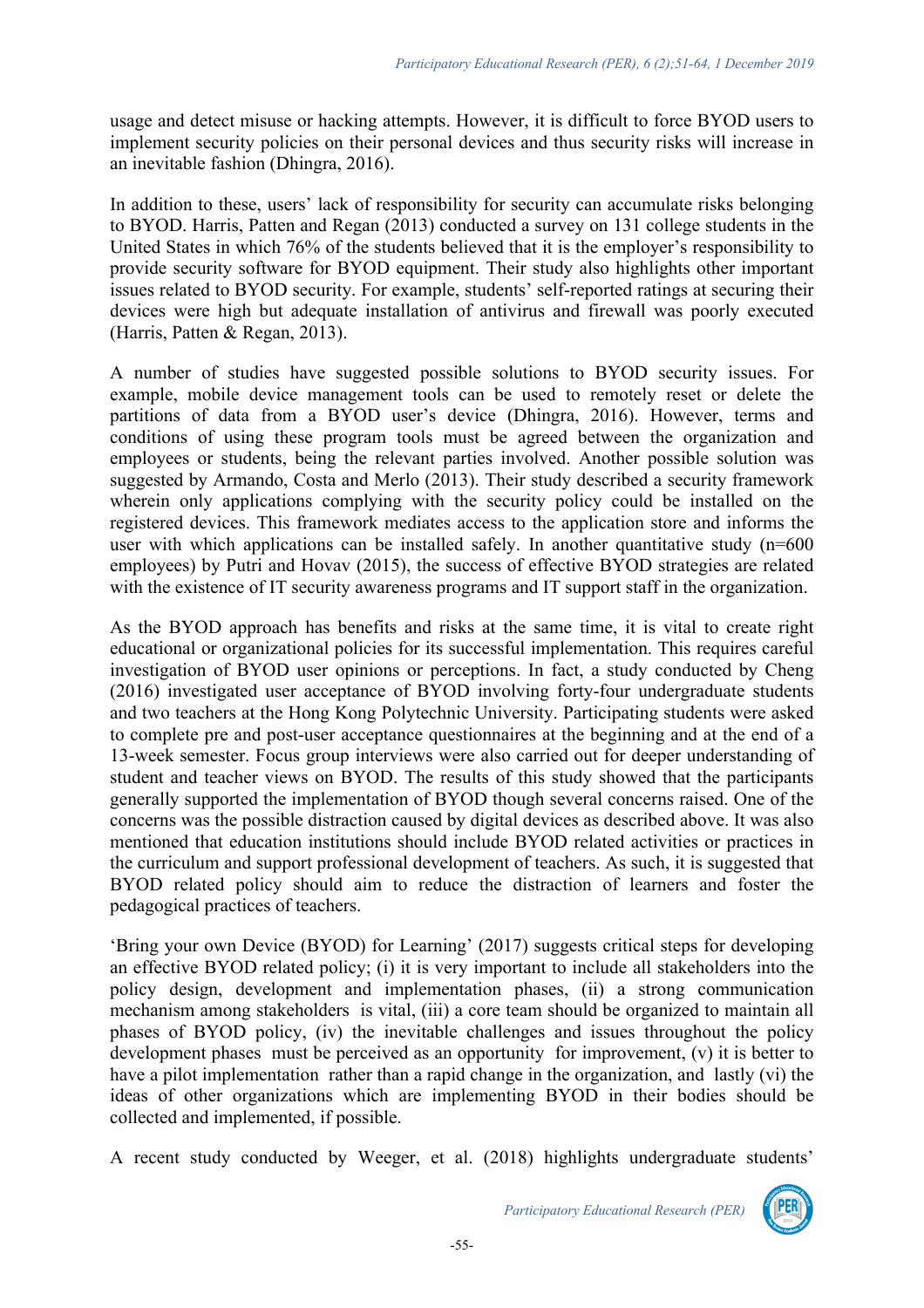perceptions of BYOD at workplace. It involved 476 students from European, Asian and American universities in their final year of undergraduate studies with relevant work experience. Through an online survey, this study analyzed students' intentions to join a BYOD program at work and examined how they perceived the benefits and risks associated with it. The results showed that the intention to enroll in a BYOD program was mainly driven by perceived benefits while the risks were widely neglected. The perceived risks included financial, security, privacy, safety, and performance risks. According to the study, it is evident that the upcoming generation of employees will be supportive towards BYOD implementation at workplaces regardless of potential risk factors. This implies the necessity of developing new BYOD strategies or policies suitable for so-called digital natives (Hershatter and Epstein, 2010) as these future employees do not fall into the categories of classical perceived risk theory (Weeger et al., 2018).

Gender difference should be also considered for BYOD policies as it can produce different outcomes for male and female users. A previous study on young Korean males and females reported that the patterns of their computer use were different (Lim & Meier, 2011). According to the study, both males and females used computers for four general purposes: social networking, personal knowledge, formal learning, and entertainment. Different preferences in their computer use was observed as males spent more time on entertainment, such as multi-user online games, and females focused more on social networking websites. In addition, another study on gender difference was conducted in a primary school of Canada involving 51 boys and 44 girls (Johnson, 2011). The study reported that there was a difference in home-based internet use but no difference in school-based use.

Through the literature review, different aspects of BYOD have been discussed. In particular, there were several benefits and concerns with BYOD implementation. Possible benefits include reducing cost pressure, increasing student engagement, up-to-date devices, professional development for education providers, and increasing work efficiency at workplaces. On the other hand, possible drawbacks carry security risks and distractions from learning due to social networking services. Studies on BYOD user perceptions have also provided valuable information for creating appropriate BYOD policies which should encompass possible gender differences.

As evident in previous studies, successful implementation of BYOD in class or at workplace requires continuous research on students' perception or attitude towards BYOD. As they will become a new generation of employees equipped with ICT skills, the research output will also contribute to a smooth transition of the current workplace towards a more ICT oriented environment. To this end, our study was conducted involving 110 university students in South Korea with a view to investigating their perceptions on BYOD related issues and future implementation in class or at workplace.

# **Method**

#### *Sample*

This study sample incorporates 110 undergraduate and master students in total, studying in an international business school of a private university in South Korea. Although the researchers were working at the same university but in different departments, the researchers delimited the study sample to that faculty's students in order to increase the honesty of sample and to decrease the sense of pressure to join the study. As Fraenkel and

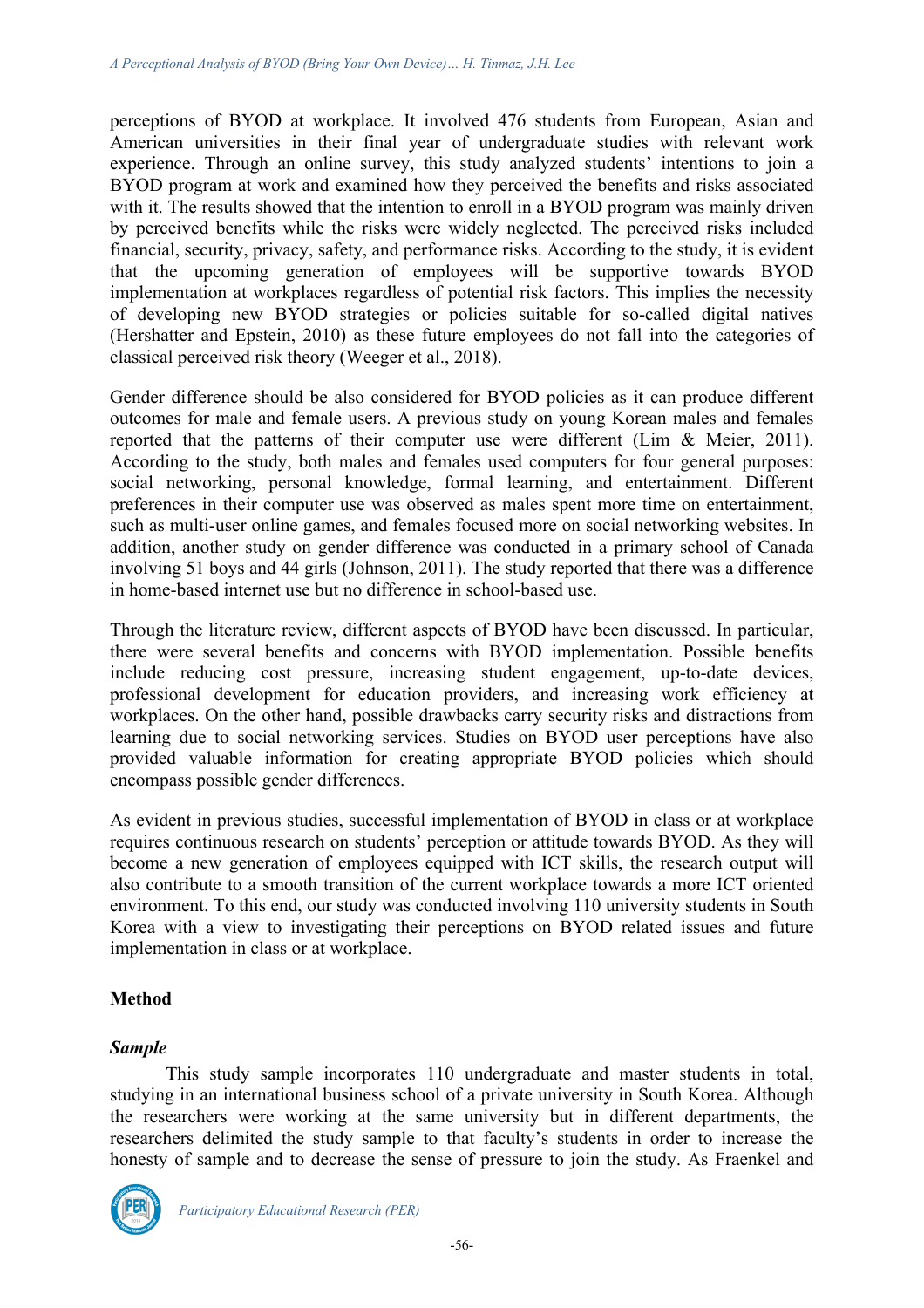Wallen (2000) point out, this type of convenience sampling will help the researchers address a large sample size targeting an increase in the possibility of population representation.

The prepared study instrument was uploaded onto a webpage and its URL was shared on the closed faculty Facebook group (as an informal way of communication) and sent also as an email to students' school email addresses (as a formal medium of communication). The URL stayed active for two weeks and then collected data was downloaded to an SPSS file.

According to the dataset, the age of participants  $(n=110)$  ranges from 20 to 29 with a mean score of 25.53 and 2.87 standard deviation. As Table 1 demonstrates, majority of the participants are enrolled in a master's degree program, and there is a circa equal distribution of male and female participants for this study.

|              | . .           | _               | $\sim$       |  |
|--------------|---------------|-----------------|--------------|--|
|              | <b>Master</b> | <b>Bachelor</b> | <b>Total</b> |  |
| Female       | 42            |                 | 53           |  |
| Male         | 45            | ⊥∠              | 57           |  |
| <b>Total</b> | 87            | 23              | 110          |  |
|              |               |                 |              |  |

**Table 1.** Gender versus currently attending education level of participants

# *Study Instrumentation*

This research intends to reveal higher education students' ideas and perceptions on BYOD trend for their current school activities and prospective professional life. Therefore, the researchers needed to develop their own study instrument based on the existing literature and on their personal experiences with that trend, which has also been recommended by Johnson and Christensen (2004) for such cases. In subsequent to initial study instrument design, the researchers sent the file to their three colleagues to get their opinions on the instrument so that the content validity of the instrument would be increased. Later on, the last draft version of the instrument was directed to an English language expert for proofreading. The finalized version of the instrument was uploaded onto an online statistics webpage and URL was shared with the sample.

The finalized study instrument was comprised of three sections; (i) basic demographics (age, gender and current degree program), (ii) BYOD at school questions (the frequency of bringing their own devices to school, a degree of comfort for BYOD at school, 12 survey items on a Likert scale for perception, two questions on online and physical security issues for BYOD at school), and, after being presented with a hypothetical workplace scenario asking them to bring their personal devices to work, (iii) BYOD in workplace questions (a degree of comfort for BYOD at work, two separate questions on feelings towards online security at work, 12 survey items on a Likert scale for perception and two questions on online and physical security issues for BYOD at work).

It is important to note here that these 12-survey items for school and workplace were produced in a way that researchers could compare them statistically with ease. For instance, the item referring to online security at school has been changed to online security at workplace. Prior to all analyses, related reliability analyses were conducted for questions on BYOD at school and BYOD at work and Cronbach alphas were calculated as 0.71 and 0.74 respectively. According to Fraenkel and Wallen (2000), these values, which are higher than 0.60 indicated satisfactory levels of reliability.

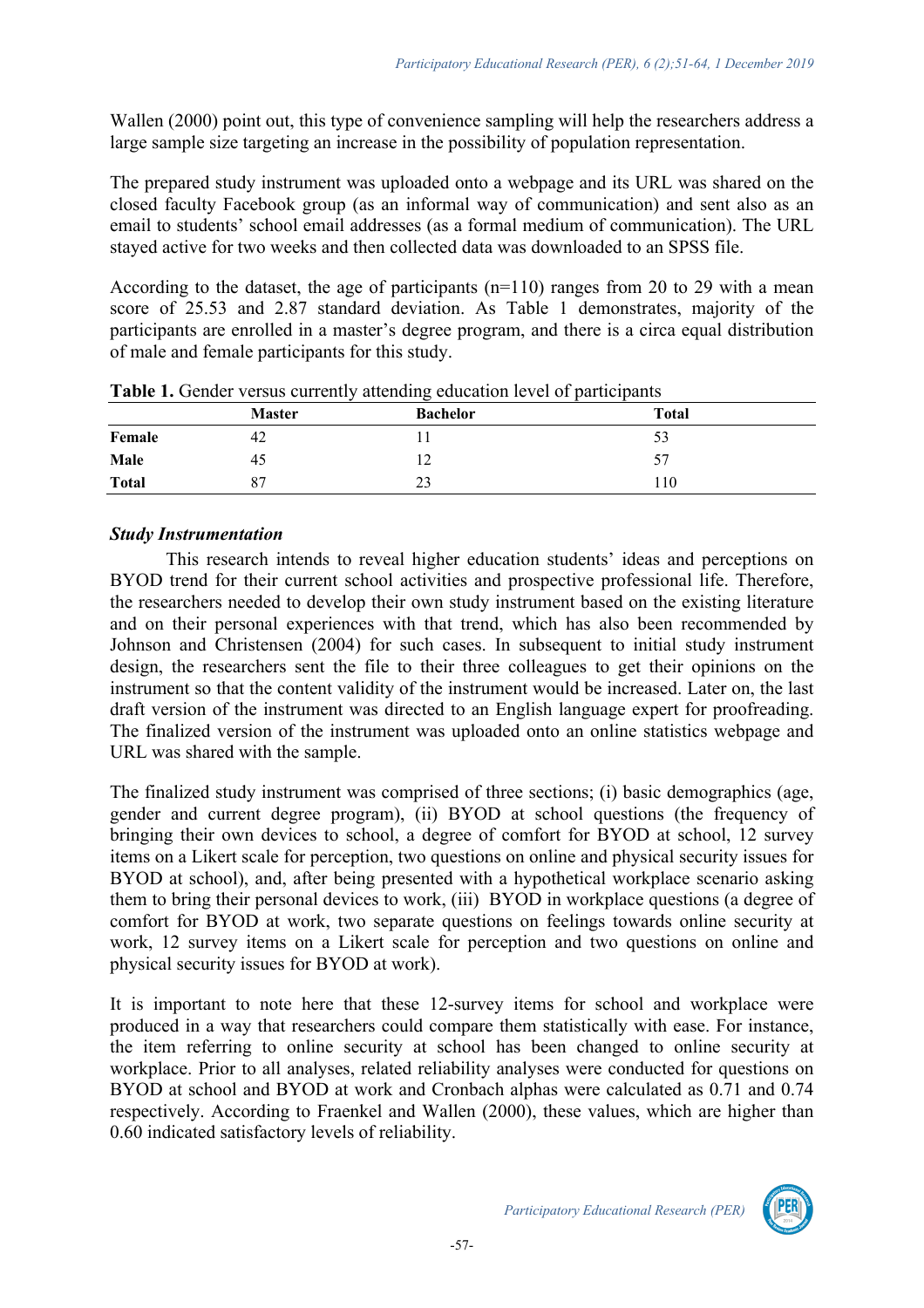#### *Data Analysis*

As the study instrument included three sections, the researchers initially analyzed them in sections as well. First section was listed in frequencies and percentages. Second and third sections were reported as frequencies (and percentages) and mean scores / standard deviation for 12 survey items.

After the general depiction of study results, the researchers conducted comparative analyses. 12 items for BYOD at school and second set of 12 items for BYOD at work were checked whether gender / education level variables make significant differences by using separate independent sample t-tests. Lastly, the 12 items for BYOD at school and BYOD at work were compared by using paired sample t-tests.

#### **Results**

After basic demographics, the participants were asked to mark how often they brought the listed technological devices to their school (Table 2). Nearly half of the participants reported that they often bring their laptops.

| <b>Table 2.</b> How often the participants bring the following technological devices to school |  |
|------------------------------------------------------------------------------------------------|--|
|------------------------------------------------------------------------------------------------|--|

|            | I don't have | Never          | Occasionally | Sometimes  | Often    | Always      |
|------------|--------------|----------------|--------------|------------|----------|-------------|
| Laptop     | $1/0.9\%$    | $\blacksquare$ |              | 38/34.5%   | 53/48.2% | $18/16.4\%$ |
| Tablet     | $1/0.9\%$    | $8/7.3\%$      | $30/27.3\%$  | $41/373\%$ | 24/21.8% | $6/55\%$    |
| Smartphone | $7/6.4\%$    | $18/16.4\%$    | 23/20.9%     | 21/19.1%   | 25/22.7% | $16/14.5\%$ |

The participants were additionally asked if bringing their own devices made their learning more comfortable for them. The majority of participants (n=81, 74%) agreed with the statement whereas 29 participants disagreed (26%).

Afterwards, the researchers offered 12 survey items on a 5-Likert scale (from "strongly agree" to "strongly disagree") on BYOD at school (Table 3). At a first glance, the participants disagreed with the fact that they worry about their professors being able to access their personal devices in school (*M*=1.95). On the other hand, the participants showed relatively less disagreement on the survey item that their information could be accessed by their classmates (*M*=2.29).

Furthermore, the results demonstrate that there is a moderate level of alertness toward bringing their devices to school, when students are asked to consider online security issues. It seems that they do not completely trust the school to protect their devices. Moreover, the participants were not exactly sure about the physical security of their devices while they were in school. The mean scores on students' awareness of security arrangements in the school were higher for physical security than online security.

| <b>Table 3.</b> D I OD at SCHOOL questions |                                                                                          |           |           |  |  |
|--------------------------------------------|------------------------------------------------------------------------------------------|-----------|-----------|--|--|
| <b>Survey Items</b>                        |                                                                                          |           | <b>SD</b> |  |  |
|                                            | 1. I am worried that my data can be stolen while using school internet.                  | 3.87      | 0.67      |  |  |
|                                            | 2. I am worried that another student can access my personal devices in school.           | 2.29      | 0.91      |  |  |
|                                            | 3. I am worried that my professors can access my personal devices in school.             |           | 1.95 1.26 |  |  |
|                                            | 4. My school protects my data from cyber-attacks.                                        | 2.97      | 0.95      |  |  |
|                                            | 5. A school should have a back-up system in case of damage or loss due to cyber-attacks. | 3.35 1.07 |           |  |  |
|                                            | 6. My school controls the contents that I can access while using school internet.        | 3.03 1.13 |           |  |  |
|                                            | I believe that my personal data is secure while using school internet.                   | 3.15      | 1.04      |  |  |

# **Table 3.** BYOD at school questions

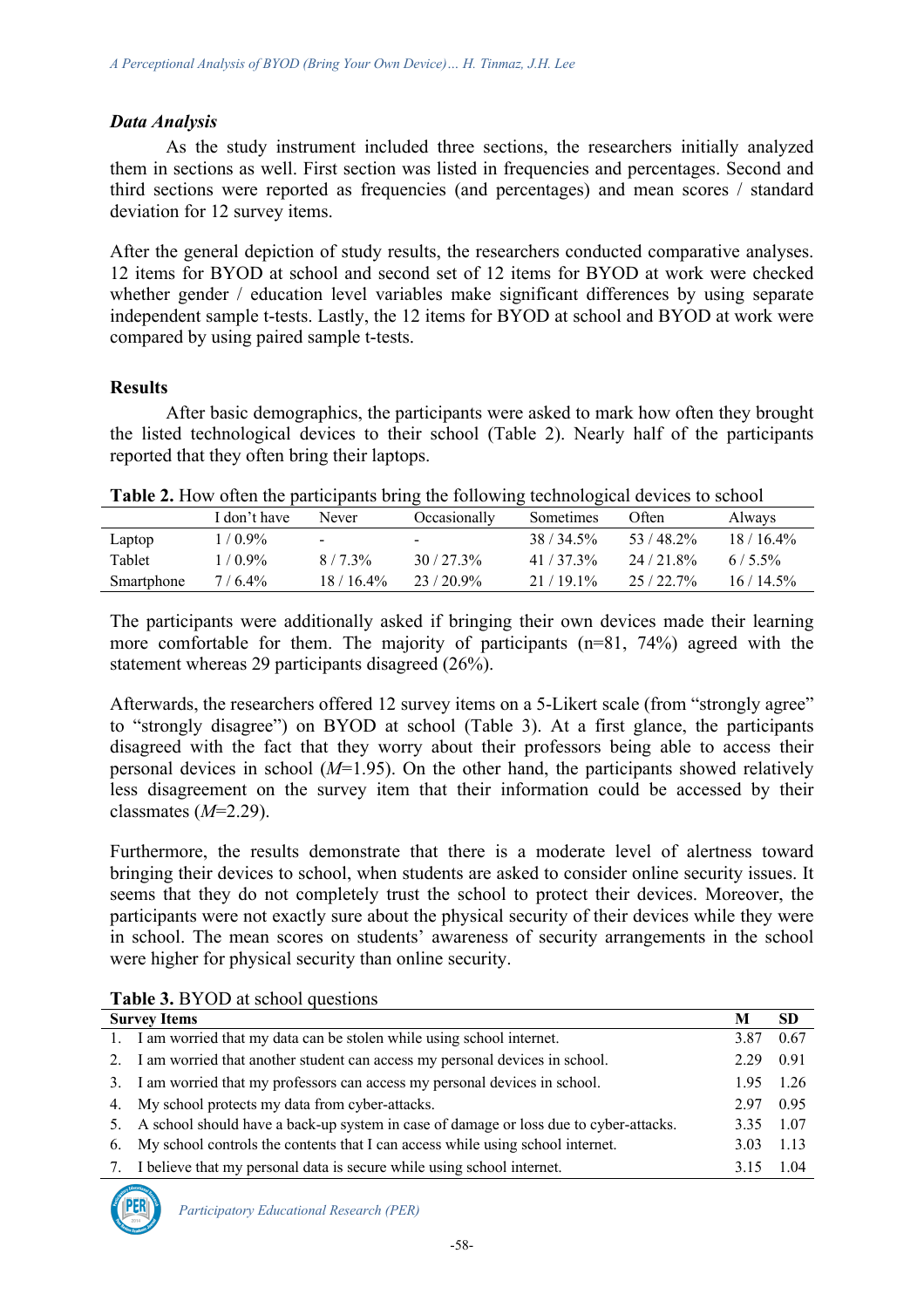| <b>Survey Items</b> |                                                                                                          |                 | <b>SD</b> |
|---------------------|----------------------------------------------------------------------------------------------------------|-----------------|-----------|
|                     | 8. I believe that my personal devices are secure in my school that nobody will steal them<br>physically. | 313             | 113       |
|                     | 9. I believe that there is a team in my school working on online security.                               | 3.30 1.16       |           |
|                     | 10. I believe that there is a team in my school working on physical security.                            | 3.45 1.13       |           |
|                     | 11. I believe that social media can be banned while using school internet.                               | 3.19 1.14       |           |
|                     | 12. Exchanging school related contents with my classmates while using my personal device is<br>safe.     | $322 \quad 113$ |           |

The participants were asked who should be blamed in case of damaged or loss of personal data in a school due to a cyber-attack. They mostly preferred to blame the other students  $(n=36, 33%)$  and the school  $(n=35, 32%)$ . Afterwards, the participants put the blame on the IT department ( $n=21$ , 19%) and lastly themselves ( $n=18$ , 16%).

The same question was asked to participants but this time the blaming was about physical theft. The dominant options stayed the same; the school  $(n=36, 33%)$  and the other students (n=34, 31%), although the order changed slightly. However, the participants blamed themselves  $(n=21, 19\%)$  more than the IT department  $(n=19, 17\%)$ .

From this point onward, the participants were given a scenario explaining that, when they start working, their company will give provide them with free internet connection only and hence they must bring their own devices (laptops, smart phones, etc...) to their workplace.

Based on the scenario, the first question was whether or not they would feel comfortable by bringing their own devices to workplace. While 58 of the participants (53%) marked no, 52 of the participants (47%) reported in favor. Next question was asking if they would feel that their personal data would be secure when bringing their devices to the workplace. 52% of the participants (n=57) pointed that their data would be secure, while 48% of the participants (n=53) disagreed. As a third question, they were asked to state whether or not they would feel that their personal data would be secure when connecting to the company internet with their own devices. The disagreement increased to 61% in that question (n=67) that they do not feel secure to use company internet with their own devices (39% (n=43) accepted that approach).

Subsequently, the participants were offered 12-survey items on a 5-Likert scale (from "strongly agree" to "strongly disagree") for BYOD in the workplace (Table 4). Initially, similar hesitance as in BYOD at school seems to exist between co-workers and the managers regarding access to personal information. The results unfolded that participants trust their colleagues ( $M=2.35$ ) less than their boss ( $M=1.85$ ) on that issue.

Additional similarities with BYOD at school are detected in the workplace scenario. Unlike BYOD at school, the participants expected that there will be an online security team for them at their workplace more often than a physical security team.

| <b>Survey Items</b> |                                                                                              |      | SD          |
|---------------------|----------------------------------------------------------------------------------------------|------|-------------|
|                     | 1. I am worried that my data can be stolen while using company internet.                     | 3.88 | 0.65        |
|                     | 2. I am worried that another colleague can access my personal technological devices at work. | 2.35 | 0.92        |
|                     | 3. I am worried that my boss can access my personal technological devices at work.           | 1.85 | 0.99        |
|                     | 4. My work will protect my data from cyber-attacks.                                          | 3.00 | 0.98        |
|                     | 5. A company should have a back-up system in case of damage or loss due to cyber-attacks.    | 3.33 | -1.09       |
|                     | 6. My work can control the contents that I can access while using company internet.          | 3.15 | 1.02        |
|                     | 7. I believe that my personal data will be secure while using company internet.              |      | $3.06$ 1.14 |

**Table 4. BYOD** at workplace questions

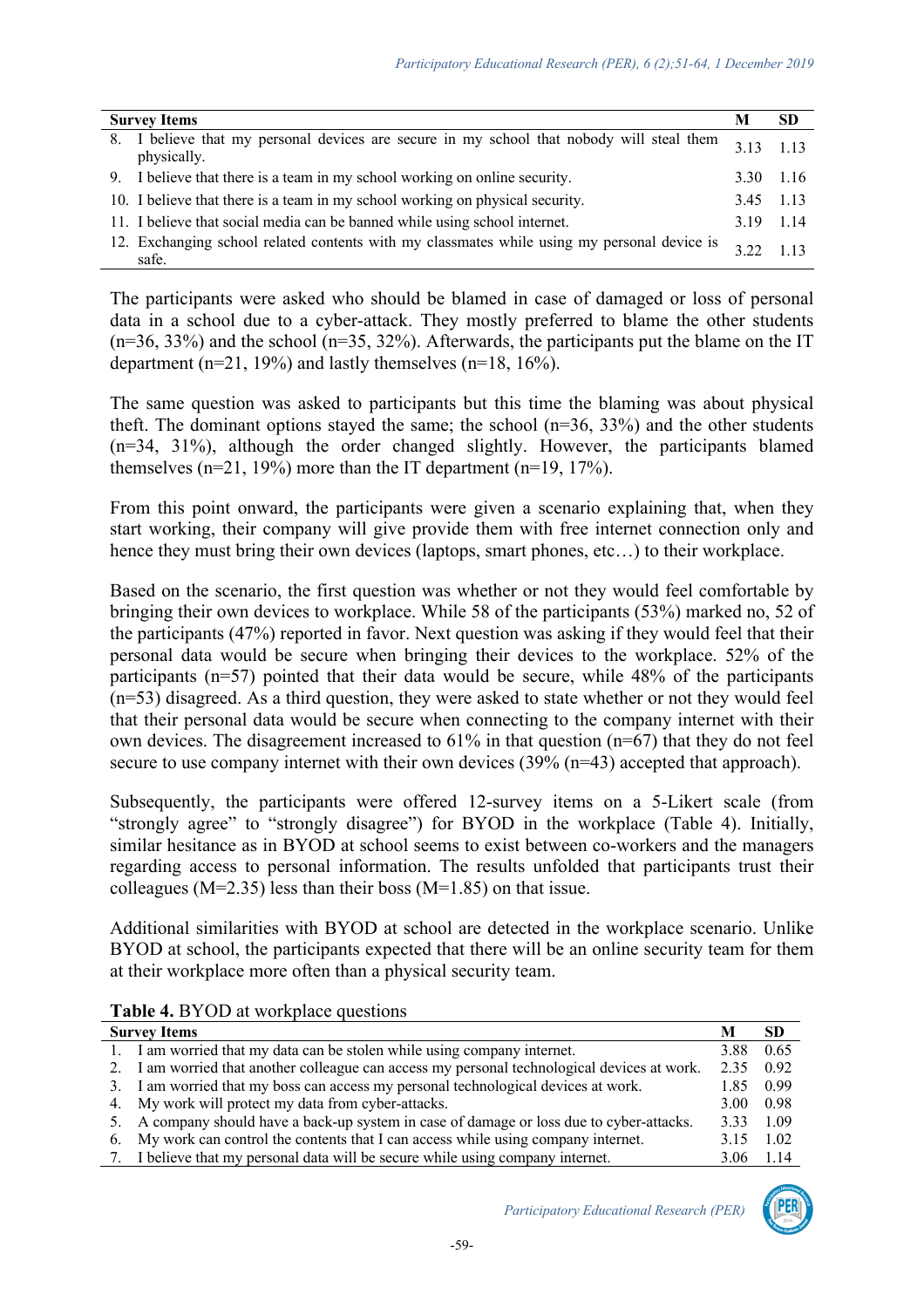| <b>Survey Items</b>                                                                                                   |           |           |
|-----------------------------------------------------------------------------------------------------------------------|-----------|-----------|
| 8. I believe that my personal technological devices will be secure at work that nobody will<br>steal them physically. | 3 1 7     | 113       |
| 9. I believe that there will be a team at my work for online security.                                                | 3.45 1.14 |           |
| 10. I believe that there will be a team at my work for physical security.                                             |           | 3.17 1.16 |
| 11. I believe that social media can be banned while using company internet.                                           | 2.36 0.92 |           |
| 12. Exchanging work related contents with my colleagues while using my personal device is<br>safe.                    |           | 115       |

In an additional question, the participants were asked who should be blamed in case of damage or loss of personal data in a company due to a cyber-attack. The answers were ordered as follows;  $41\%$  the company (n=45),  $28\%$  the other employees (n=31),  $23\%$ themselves  $(n=25)$  and 8% the IT department  $(n=9)$ .

The same question was asked once more by changing the cyber-attack to a real physical theft. In that case, although the order of accusation stayed the same, the percentage of the other employees increased dramatically. Hence, the order appeared as follows; 40% the company  $(n=44)$ , 39% the other employees  $(n=43)$ , 12% themselves  $(n=13)$  and 9% IT department  $(n=10)$ .

#### *The Comparisons*

In order to get deeper knowledge about BYOD at school/workplace, the researchers conducted comparison-based statistical tests on the data. It is important to note that 12 Likertscale questions both in school part and workplace part are formed in a way that they address the same issue from either school or workplace perspectives. To illustrate, 'my school' has been replaced with 'my work' in the second group of questions.

When "gender" was the comparison variable, neither BYOD at school items nor BYOD for workplaces items showed significant differences in the results of separate independent samples t-tests. More independent samples t-tests were conducted for participants' degree program (bachelor versus master). One question for BYOD at school and one other question for BYOD for workplace exhibited significant differences according to the education level variable (Table 5). Masters students believe more than undergraduate students that their data is protected from cyber-attacks in their school. Conversely, undergraduate students believe more than master students that they would have control over their data when using a company internet connection. When the sample sizes for master and bachelor students (87 versus 23) are considered, the results should be interpreted sensitively due to the sample size difference.

| <b>Table 5.</b> Independent sample t-tests for educational level |
|------------------------------------------------------------------|
|------------------------------------------------------------------|

| <b>Survey Item</b>                                                                  | <b>Educational</b><br>Level | n  | М    | <b>SD</b> |          |       |
|-------------------------------------------------------------------------------------|-----------------------------|----|------|-----------|----------|-------|
| BYOD at school (Question 4)                                                         | Master                      | 87 | 3.07 | 0.99      |          |       |
| My school protects my data from cyber-<br>attacks.                                  | <b>Bachelor</b>             | 23 | 2.60 | 0.73      | 2.092    | 0.039 |
| BYOD at workplace (Question 6)                                                      | Master                      | 87 | 3.02 | 1.05      |          |       |
| My work can control the contents that I can<br>access while using company internet. | <b>Bachelor</b>             | 23 | 3.61 | 0.79      | $-2.505$ | 0.014 |

The last comparison was whether the items in two sets of BYOD approaches significantly differ to each other. Paired samples t-test results yielded only one significantly differing item (item 11 – 'I believe that social media can be banned while using school internet' versus 'I believe that social media can be banned while using company internet') ( $p<0.000$ ,  $t=6.475$ ). It

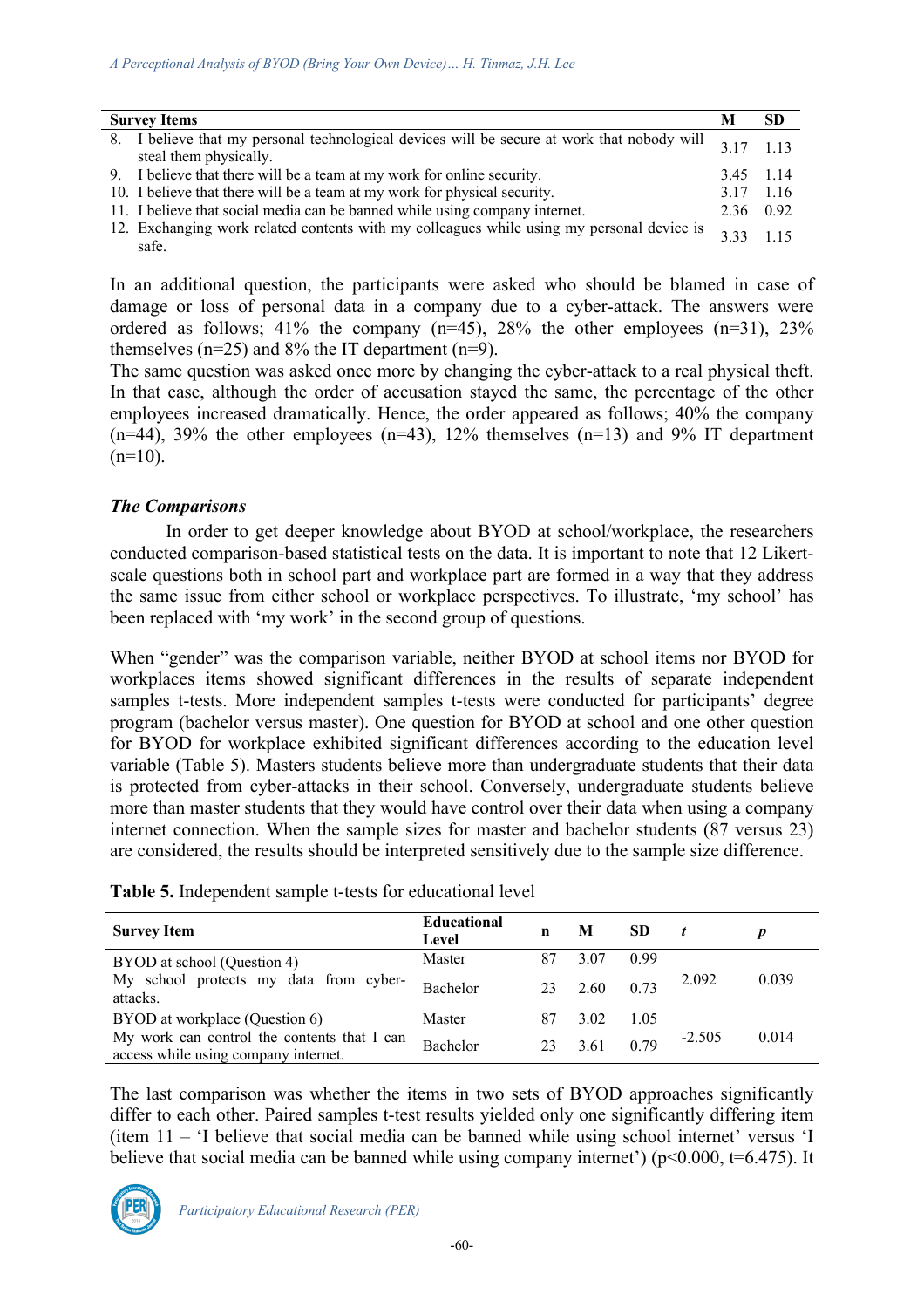shows that the participants believe in the necessity of social media banning for universities  $(M=3.19, SD=1.13)$  more than workplaces  $(M=2.36, SD=0.92)$ , while using the internet services provided by either the school or the workplace.

#### **Discussion and Conclusion**

Based on the results obtained in this study, it is evident that a majority of students support BYOD at school. However, more than half of the students were against BYOD at workplace. This could be due to students' dependence on laptops or other personal devices to study and complete their coursework. In most universities in South Korea, it is almost impossible to provide a work device to each individual student for financial reasons. According to the Korean Statistical Information Service (KOSIS), South Korean universities where e-learning was not yet implemented, cited financial difficulty as the primary reason for that (65.1%) (KOSIS, 2017). The shortage of available ICT devices on campus makes students rely on their personal devices and, indeed, more than 90% of our survey participants brought laptops to school. On the other hand, employees are less dependent on their personal devices as computers or laptops are generally provided at workplace. Such different levels of dependency on personal devices might have produced different responses belonging to students to BYOD at school and workplace.

In this study, it was also observed that students would blame different targets for cyberattacks occurring at school and workplace. Students did not perceive their school as the primary party to blame whereas an employer was perceived as more responsible. This could mean that students might be more generous towards their school in terms of online security or have fewer expectations. In fact, the survey results indicated that students' expectations of physical security were higher than online security at school, while there was an opposite expectation in the workplace. Overall, students believe that their future workplace should protect personal devices from cyber-attacks. A similar result was obtained in a study conducted by Harris, Patten and Regan (2013). As mentioned in the literature review, most participants from that study believed BYOD security is the employer's responsibility and they were also overconfident with protecting their own devices from cyber-attacks (Harris, Patten & Regan, 2013). This indicates students' general lack of security awareness and also correlates with the result obtained in our study where students did not consider themselves responsible for online and physical security but rather placed this expectation on the school or workplace.

Students' awareness on both online and physical security should be considered carefully for one of the major concerns with BYOD is security (Dhingra, 2016) and the security awareness is a critical factor to determine the outcomes of BYOD implementation. As mentioned by Katsikas (2000), awareness is the first step of learning followed by training and education. A lack of security awareness will fail students or future employees to complete subsequent training and education which will impose a critical security threat on educational institutions and workplaces. Thus, future BYOD policies should be considered not only to improve online or physical securities but also to escalate user security awareness in order to maximize the benefits of BYOD.

There was no significant difference observed between male and female participants in terms of their perceptions of BYOD. From the previous study conducted by Lim and Meier (2011), gender difference was observed on computer usage preference. Whether this reported gender difference can produce different attitudes towards BYOD still needs further clarification. That

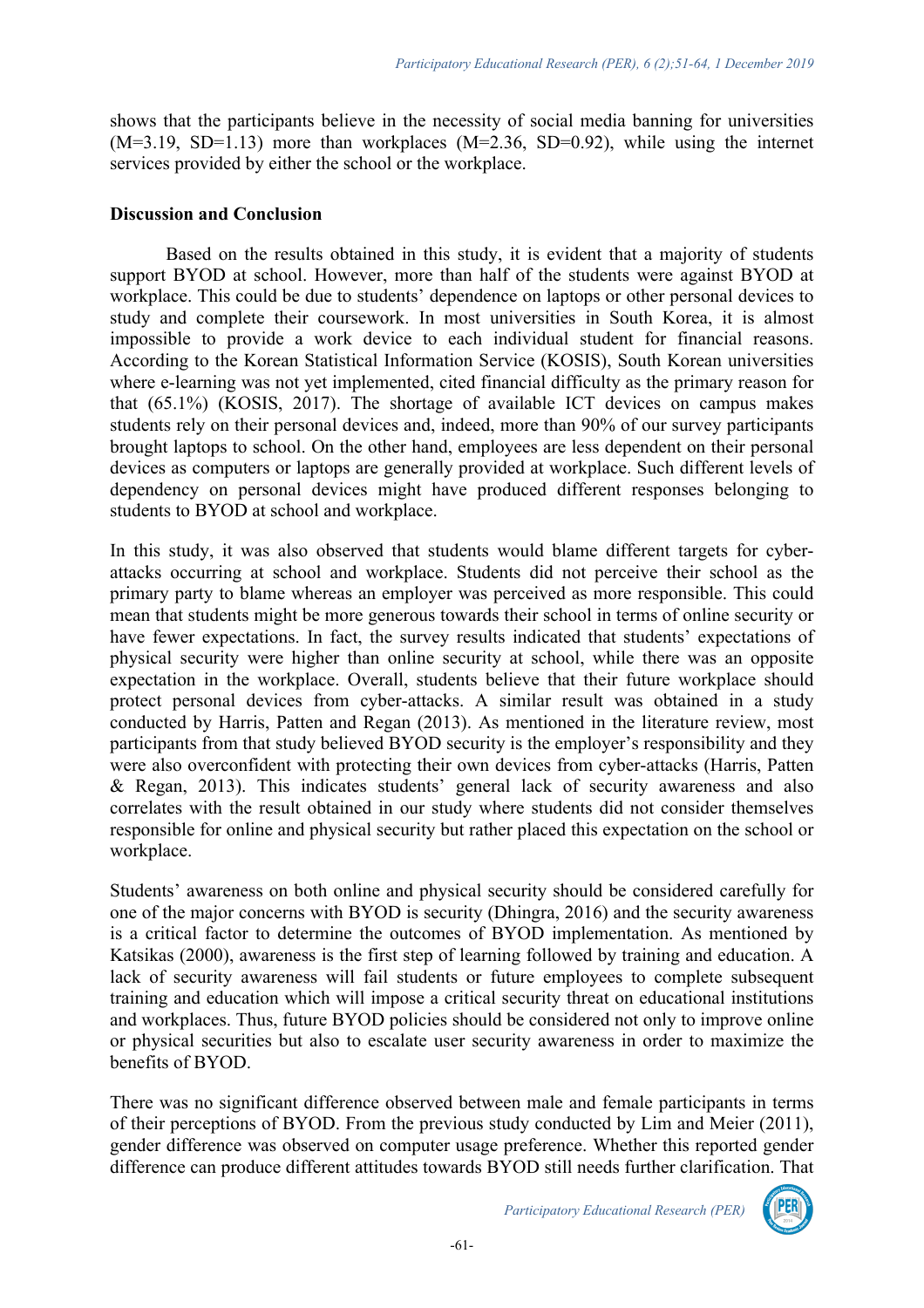no gender difference was observed in our study could be on account of the fact that the presence of class rules set by professors underlining internet access would be limited and that focus would be more on formal learning. This conjecture aligns with Johnson (2011) who reported a difference in home-based internet use but no difference in school-based use.

Another finding that is worth mentioning as part of results was that there were different levels of trust in online security between graduate and undergraduate students. Masters students apparently have more trust in cyber-security issues both at school and workplace. Whether this is due to the education level or other factors, such as the amount of time spent on the school premises or life experience, calls for further investigation. Based on this observation, it is recommended that schools or workplaces adjust BYOD security policies accordingly for education level and work experience.

Along with that our survey participants believed that accessing social media is more inappropriate at school than at work. This could be due to possible distractions caused by social media, as was mentioned amongst one of the concerns with BYOD in a previous study by Cheng (2016). As such, utilizing social media for BYOD at school might increase potential risk factors for learning whereas it can be considered more flexibly at workplace.

This study highlights various aspects of students' perception of BYOD at school and at workplace, but further study is required to extend our current understanding. Conducting the same survey in other South Korean universities will inflate the sample size and further clarify the findings of this study. At the same time, current employees' perception of BYOD could also be inquired into as a source for comparison to the results obtained from students. After all, successful implementation of BYOD will depend on continuous effort to investigate user perceptions and reflect them accordingly on BYOD policies and procedures. As suggested in this study, there are various factors to take into account for BYOD implementation which includes dependency on personal devices, security awareness, gender difference, education level, and access to social media. It is believed that the outcomes of this study can be utilized to produce BYOD regulations suitable for each educational institution or workplace in near future.

# **References**

- Armando, A., Costa, G., & Merlo, A. (2013, March). *Bring your own device, securely*. Proceedings of the 28th annual ACM Symposium on Applied Computing, Coimbra, Portugal.
- Beckett, P. (2014). BYOD-popular and problematic. *Network Security, 2014*(9), 7-9.
- Blaschke, L.M. (2018). Self-determined learning (Heutagogy) and digital media creating integrated educational environments for developing lifelong learning skills, in Kergel D., Heidkamp B., Telléus P., Rachwal T., Nowakowski S. (Eds.). *The Digital Turn in Higher Education*, Springer, Wiesbaden, VS, pp. 129-140.
- Bring your own Device (BYOD) for Learning (2017). *PDST (Promoting and supporting the integration of ICT in education) Technology in Education*. Retrieved from https://www.pdsttechnologyineducation.ie/en/Technology/Advice-Sheets/Bring-yourown-Device-BYOD-for-Learning.pdf
- BSI Group (2015). *Bring Your Own Device (BYOD) - An information security and eDiscovery analysis: A Whitepaper*. Retrieved from https://www.bsigroup.com/globalassets/localfiles/en-us/whitepapers/byod-info-secand-edisco-analysis.pdf

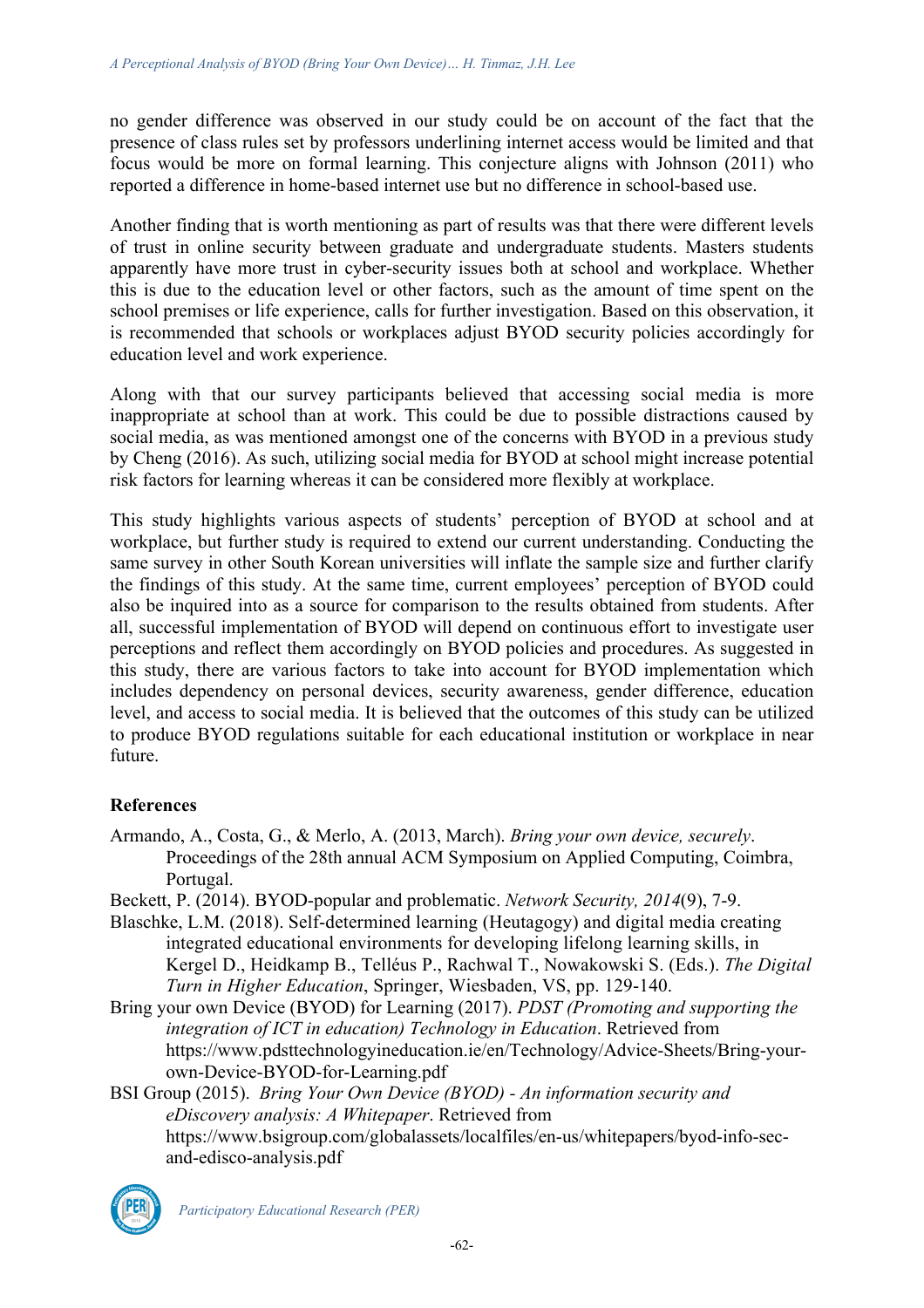- Cardoza, Y., & Tunks, J. (2014). The bring your own technology initiative: An examination of teachers' adoption. *Computers in the Schools, 31*, 293–315.
- Cheng, G., Guan, Y., & Chau, J. (2016). An empirical study towards understanding user acceptance of bring your own device (BYOD) in higher education. *Australasian Journal of Educational Technology, 32*(4), 1-17.
- Clifford, M. (2012). Bring your own device (BYOD): 10 reasons why it's a good idea. Retrieved from http://www.opencolleges.edu.au/informed/trends/bring-your-owndevice-byod-10-reasons-why-its-agood-idea/
- Dhingra, M. (2016). Legal Issues in Secure Implementation of Bring Your Own Device (BYOD). *Procedia Computer Science, 78*, 179-184.
- Downer, K. & Bhattacharya, M. (2015). *BYOD Security: A New Business Challenge*. Proceedings of the 5th International Symposium on Cloud and Service Computing (SC2 2015), IEEE CS Press. doi: 10.1109/SmartCity.2015.221
- Falloon, G. (2015). What's the difference? Learning collaboratively using iPads in conventional classrooms. *Computers & Education, 84*, 62-77.
- Fraenkel, J. R., & Wallen, N. E. (2000) *How to Design and Evaluate Research in Education*. (4th ed.). McGraw-Hill, New York.
- Garba, A. B., Armarego, J. & Murray, D. (2015). Bring your own device organisational information security and privacy. *Journal of Engineering and Applied Sciences, 10*(3), 1279-1287.
- Harris, M. A., Patten, K., & Regan, E. (2013). *The Need for BYOD Mobile Device Security Awareness and Training*. Paper presented at Proceedings of the Nineteenth Americas Conference on Information Systems, Chicago, Illinois, United States, August 15-17, 2013. Retrieved from

https://pdfs.semanticscholar.org/3c49/f54f096685f285357edd76dc6316f04a275e.pdf

- Hershatter, A., & Epstein, M. (2010). Millennials and the world of work: An organization and management perspective. *Journal of Business and Psychology, 25*(2), 211–223.
- Hopkins, N., Sylvester, A., & Tate, M. (2013). Motivations for BYOD: An investigation of the contents of a 21st century school bag. Paper presented at the 21st European Conference on Information Systems, Utrecht, Netherlands. Retrieved from http://aisel.aisnet.org/ecis2013\_cr/183
- Johnson, B. & Christensen, L. (2004). *Educational Research: Quantitative, Qualitative and Mixed Approaches*. (2nd ed.). Pearson Publication: Boston.
- Johnson, G. M. (2011). Internet activities and developmental predictors: Gender differences among digital natives. *Journal of Interactive Online Learning, 10*(2), 64-76.
- Katsikas, S. K. (2000) Health care management and information systems security: Awareness, training or education? *International Journal of Medical Informatics, 60*, 129–135.
- Kong, S. C., & Song, Y. (2015). An experience of personalized learning hub initiative embedding BYOD for reflective engagement in higher education. *Computers & Education*, *88*, 227-240.
- KOSIS [국가통계포털]. *Korean Statistical Information Service*. Retrieved from http://kosis.kr/statHtml/statHtml.do?orgId=115&tblId=TX\_115\_2009\_H4479&vw\_cd =MT\_ZTITLE&list\_id=115\_11528\_002\_006&seqNo=&lang\_mode=ko&language=k  $or\&$ <sub>obj</sub> var id= $&$ itm id= $&$ conn path=MT ZTITLE
- Lim, K. & Meier, E. B. (2011). Different but similar: Computer use patterns between young Korean males and females. *Educational Technology Research and Development, 59*(4), 575-592.